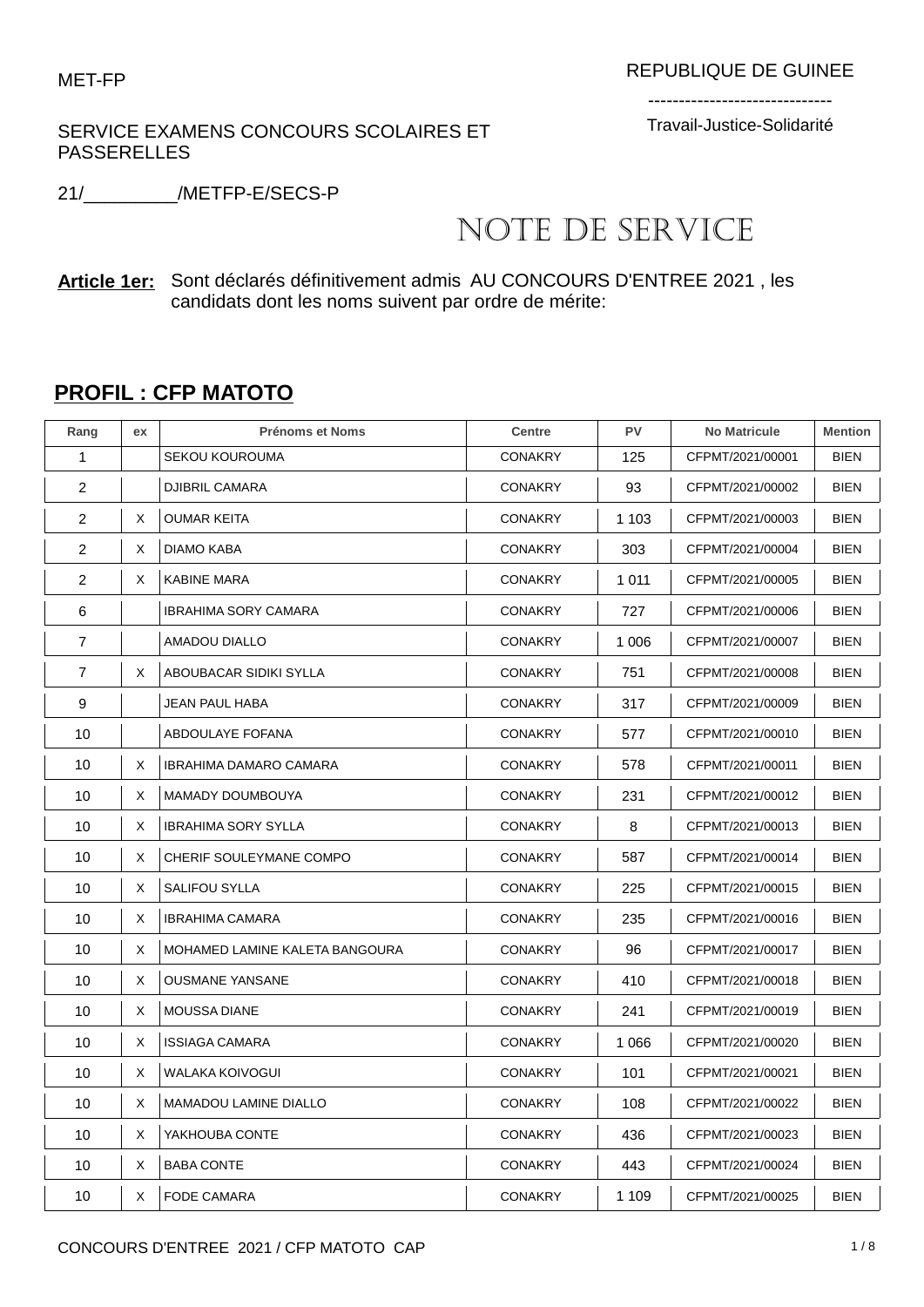| Rang | ex | <b>Prénoms et Noms</b>      | <b>Centre</b>  | <b>PV</b> | <b>No Matricule</b> | <b>Mention</b> |
|------|----|-----------------------------|----------------|-----------|---------------------|----------------|
| 10   | X  | TAMBA SIMEON KOUNDOUNO      | <b>CONAKRY</b> | 287       | CFPMT/2021/00026    | <b>BIEN</b>    |
| 10   | X  | SAA JEAN BANDABELA LENO     | <b>CONAKRY</b> | 185       | CFPMT/2021/00027    | <b>BIEN</b>    |
| 10   | X  | MAMADOU MOUCTAR DIALLO      | <b>CONAKRY</b> | 1 1 2 8   | CFPMT/2021/00028    | <b>BIEN</b>    |
| 10   | X  | MOHAMED NENA SONAH          | <b>CONAKRY</b> | 650       | CFPMT/2021/00029    | <b>BIEN</b>    |
| 10   | X. | MOHAMED DOUMBOUYA           | <b>CONAKRY</b> | 128       | CFPMT/2021/00030    | BIEN           |
| 10   | X  | AMARA KABA                  | <b>CONAKRY</b> | 469       | CFPMT/2021/00031    | BIEN           |
| 10   | X  | AMADOU BAH                  | <b>CONAKRY</b> | 308       | CFPMT/2021/00032    | <b>BIEN</b>    |
| 10   | X. | ALHASSANE BANGOURA          | <b>CONAKRY</b> | 142       | CFPMT/2021/00033    | <b>BIEN</b>    |
| 10   | X  | PIERRE LAMAH                | <b>CONAKRY</b> | 339       | CFPMT/2021/00034    | BIEN           |
| 10   | X  | ALPHONSINE GBEHARA          | <b>CONAKRY</b> | 709       | CFPMT/2021/00035    | BIEN           |
| 10   | X  | ABOUBACAR SYLLA             | <b>CONAKRY</b> | 966       | CFPMT/2021/00036    | <b>BIEN</b>    |
| 10   | Χ  | FAYA JOACHIM KAMANO         | <b>CONAKRY</b> | 712       | CFPMT/2021/00037    | BIEN           |
| 10   | X  | YOUSSOUF CAMARA             | <b>CONAKRY</b> | 356       | CFPMT/2021/00038    | BIEN           |
| 10   | X  | SOULEYMANE DIALLO           | <b>CONAKRY</b> | 728       | CFPMT/2021/00039    | BIEN           |
| 10   | X  | ABOUBACAR BANGOURA          | <b>CONAKRY</b> | 740       | CFPMT/2021/00040    | <b>BIEN</b>    |
| 41   |    | <b>FODE CAMARA</b>          | <b>CONAKRY</b> | 1 0 2 5   | CFPMT/2021/00041    | <b>BIEN</b>    |
| 41   | Χ  | ALSENY SYLLA                | <b>CONAKRY</b> | 7         | CFPMT/2021/00042    | <b>BIEN</b>    |
| 41   | X  | <b>MAKOURA FOFANA</b>       | <b>CONAKRY</b> | 89        | CFPMT/2021/00043    | BIEN           |
| 41   | X  | ABDOULAYE CAMARA            | <b>CONAKRY</b> | 3         | CFPMT/2021/00044    | <b>BIEN</b>    |
| 41   | X  | <b>MOHAMED LAMINE YOULA</b> | <b>CONAKRY</b> | 604       | CFPMT/2021/00045    | <b>BIEN</b>    |
| 41   | X  | ABOUBACAR SYLLA             | <b>CONAKRY</b> | 802       | CFPMT/2021/00046    | BIEN           |
| 41   | X  | <b>IBRAHIMA CAMARA</b>      | <b>CONAKRY</b> | 614       | CFPMT/2021/00047    | <b>BIEN</b>    |
| 41   | X  | SEKOUBA LIOPOU TRAORE       | <b>CONAKRY</b> | 165       | CFPMT/2021/00048    | <b>BIEN</b>    |
| 41   | X  | AMADOU DOUKOURE             | <b>CONAKRY</b> | 180       | CFPMT/2021/00049    | <b>BIEN</b>    |
| 41   | X  | MOHAMED BANGOURA            | <b>CONAKRY</b> | 642       | CFPMT/2021/00050    | <b>BIEN</b>    |
| 41   | X  | MAMADOUBA KOUMBASSA         | <b>CONAKRY</b> | 119       | CFPMT/2021/00051    | BIEN           |
| 41   | X. | ABOUBACAR CAMARA            | <b>CONAKRY</b> | 33        | CFPMT/2021/00052    | <b>BIEN</b>    |
| 41   | X  | <b>MAMADOU BAILO BAH</b>    | <b>CONAKRY</b> | 456       | CFPMT/2021/00053    | BIEN           |
| 41   | X  | ABOUBACAR YAIRIE SOUMAH     | <b>CONAKRY</b> | 878       | CFPMT/2021/00054    | <b>BIEN</b>    |
| 41   | X  | ETIENNE LAMAH               | <b>CONAKRY</b> | 1 1 3 4   | CFPMT/2021/00055    | <b>BIEN</b>    |
| 41   | X  | SAA HONORE TOLNO            | <b>CONAKRY</b> | 661       | CFPMT/2021/00056    | BIEN           |
| 41   | X  | MOHAMED SOUMAH              | <b>CONAKRY</b> | 201       | CFPMT/2021/00057    | <b>BIEN</b>    |
| 41   | X  | ABDOULAYE DIALLO            | <b>CONAKRY</b> | 310       | CFPMT/2021/00058    | <b>BIEN</b>    |
| 41   | X  | ABOUBACAR BANGOURA          | <b>CONAKRY</b> | 203       | CFPMT/2021/00059    | <b>BIEN</b>    |
| 41   | X  | AMADOU DRAME                | <b>CONAKRY</b> | 918       | CFPMT/2021/00060    | BIEN           |
| 41   | X  | <b>BACHIR CAMARA</b>        | <b>CONAKRY</b> | 965       | CFPMT/2021/00061    | BIEN           |
| 41   | X  | CHEICK OUMAR TALIBY CAMARA  | <b>CONAKRY</b> | 989       | CFPMT/2021/00062    | <b>BIEN</b>    |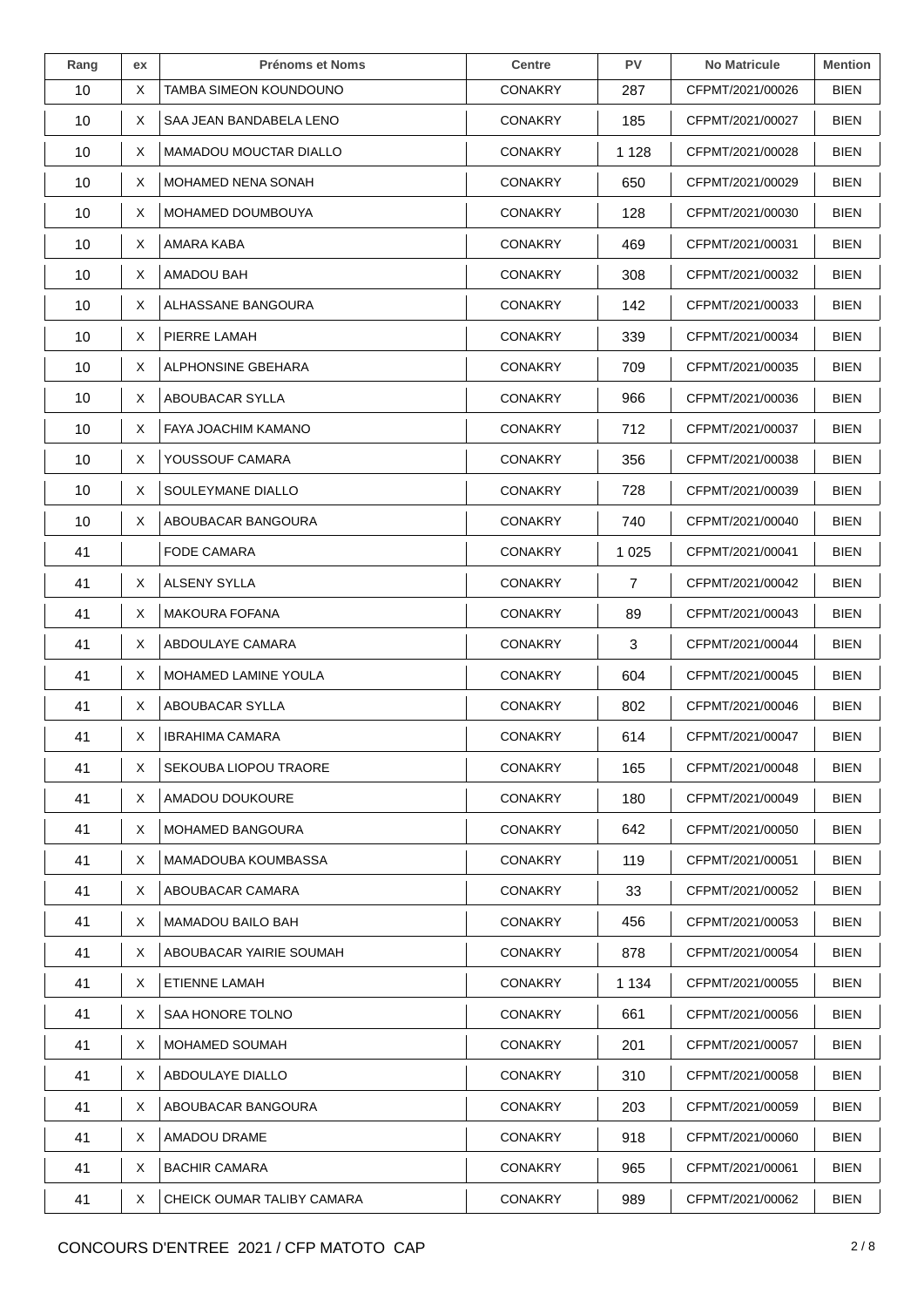| Rang | ex | <b>Prénoms et Noms</b>       | <b>Centre</b>  | <b>PV</b> | <b>No Matricule</b> | <b>Mention</b> |
|------|----|------------------------------|----------------|-----------|---------------------|----------------|
| 41   | X  | NFANLY CAMARA                | <b>CONAKRY</b> | 735       | CFPMT/2021/00063    | <b>BIEN</b>    |
| 41   | X  | <b>MOHAMED BANGOURA</b>      | <b>CONAKRY</b> | 1 0 1 7   | CFPMT/2021/00064    | <b>BIEN</b>    |
| 65   |    | FODE MAGASSOUBA              | <b>CONAKRY</b> | 1 0 6 0   | CFPMT/2021/00065    | BIEN           |
| 65   | X  | MOHAMED LAMINE CAMARA        | <b>CONAKRY</b> | 1 0 8 4   | CFPMT/2021/00066    | BIEN           |
| 67   |    | ALY CAMARA                   | <b>CONAKRY</b> | 821       | CFPMT/2021/00067    | <b>BIEN</b>    |
| 68   |    | AMINATA CAMARA               | <b>CONAKRY</b> | 1 1 0 1   | CFPMT/2021/00068    | <b>BIEN</b>    |
| 69   |    | MOHAMED LAMINE KEITA         | <b>CONAKRY</b> | 391       | CFPMT/2021/00069    | <b>BIEN</b>    |
| 69   | X  | <b>MOHAMED SEKOU TOURE</b>   | <b>CONAKRY</b> | 6         | CFPMT/2021/00070    | BIEN           |
| 69   | X  | <b>MAMADOU ALIMOU DIALLO</b> | <b>CONAKRY</b> | 394       | CFPMT/2021/00071    | BIEN           |
| 69   | X  | ABDOULAYE SOUMAH             | <b>CONAKRY</b> | 1 0 4 0   | CFPMT/2021/00072    | <b>BIEN</b>    |
| 69   | X  | <b>SORIBA GUIRASSY</b>       | <b>CONAKRY</b> | 407       | CFPMT/2021/00073    | <b>BIEN</b>    |
| 69   | X  | ALSENY CAMARA                | <b>CONAKRY</b> | 615       | CFPMT/2021/00074    | BIEN           |
| 69   | X  | <b>BILLY NANKOUMA</b>        | <b>CONAKRY</b> | 98        | CFPMT/2021/00075    | <b>BIEN</b>    |
| 69   | X  | JOACHIM KOLIE                | CONAKRY        | 1 0 7 4   | CFPMT/2021/00076    | <b>BIEN</b>    |
| 69   | X  | <b>FATOUMATA BANGOURA</b>    | <b>CONAKRY</b> | 157       | CFPMT/2021/00077    | <b>BIEN</b>    |
| 69   | X  | <b>OUSMANE KEITA</b>         | <b>CONAKRY</b> | 159       | CFPMT/2021/00078    | <b>BIEN</b>    |
| 69   | X  | <b>IBRAHIMA SORY CAMARA</b>  | <b>CONAKRY</b> | 439       | CFPMT/2021/00079    | BIEN           |
| 69   | X  | YORA DOUMBOUYA               | <b>CONAKRY</b> | 178       | CFPMT/2021/00080    | <b>BIEN</b>    |
| 69   | X  | ELHADJ LAMINE CAMARA         | <b>CONAKRY</b> | 36        | CFPMT/2021/00081    | <b>BIEN</b>    |
| 69   | Χ  | ALHASSANE CAMARA             | <b>CONAKRY</b> | 293       | CFPMT/2021/00082    | <b>BIEN</b>    |
| 69   | X  | MAMADOPU SANOU DIALLO        | <b>CONAKRY</b> | 298       | CFPMT/2021/00083    | BIEN           |
| 69   | X  | <b>APHONSE LENO</b>          | <b>CONAKRY</b> | 195       | CFPMT/2021/00084    | <b>BIEN</b>    |
| 69   | X  | AMARA SOUMAH                 | <b>CONAKRY</b> | 41        | CFPMT/2021/00085    | <b>BIEN</b>    |
| 69   | X  | <b>LANCEI CAMARA</b>         | <b>CONAKRY</b> | 1 1 6 2   | CFPMT/2021/00086    | <b>BIEN</b>    |
| 69   | X  | <b>SALIFOU SIDIBE</b>        | <b>CONAKRY</b> | 665       | CFPMT/2021/00087    | BIEN           |
| 69   | X  | ABDOULAYE SYLLA              | <b>CONAKRY</b> | 47        | CFPMT/2021/00088    | <b>BIEN</b>    |
| 69   | X  | MAMADOU SAMOU BAH            | <b>CONAKRY</b> | 205       | CFPMT/2021/00089    | <b>BIEN</b>    |
| 69   | X  | <b>BAKARY DALANO KOLIE</b>   | <b>CONAKRY</b> | 481       | CFPMT/2021/00090    | <b>BIEN</b>    |
| 69   | X  | MAMADOU DOUMBOUYA            | <b>CONAKRY</b> | 916       | CFPMT/2021/00091    | BIEN           |
| 69   | X  | MOUSTAPHA BAH                | <b>CONAKRY</b> | 208       | CFPMT/2021/00092    | BIEN           |
| 69   | X  | <b>BAKARI CAMARA</b>         | <b>CONAKRY</b> | 141       | CFPMT/2021/00093    | <b>BIEN</b>    |
| 69   | X  | <b>IBRAHIMA SORY SOUMAH</b>  | <b>CONAKRY</b> | 57        | CFPMT/2021/00094    | <b>BIEN</b>    |
| 69   | X  | <b>IBRAHIMA SORY CONTE</b>   | <b>CONAKRY</b> | 337       | CFPMT/2021/00095    | <b>BIEN</b>    |
| 69   | X  | AMARA CAMARA                 | <b>CONAKRY</b> | 535       | CFPMT/2021/00096    | BIEN           |
| 69   | X  | ALPHA OUMAR DIALLO           | <b>CONAKRY</b> | 73        | CFPMT/2021/00097    | <b>BIEN</b>    |
| 69   | X  | ALPHA SYLLA                  | <b>CONAKRY</b> | 373       | CFPMT/2021/00098    | <b>BIEN</b>    |
| 69   | Χ  | <b>HAMIDOU BARRY</b>         | <b>CONAKRY</b> | 376       | CFPMT/2021/00099    | <b>BIEN</b>    |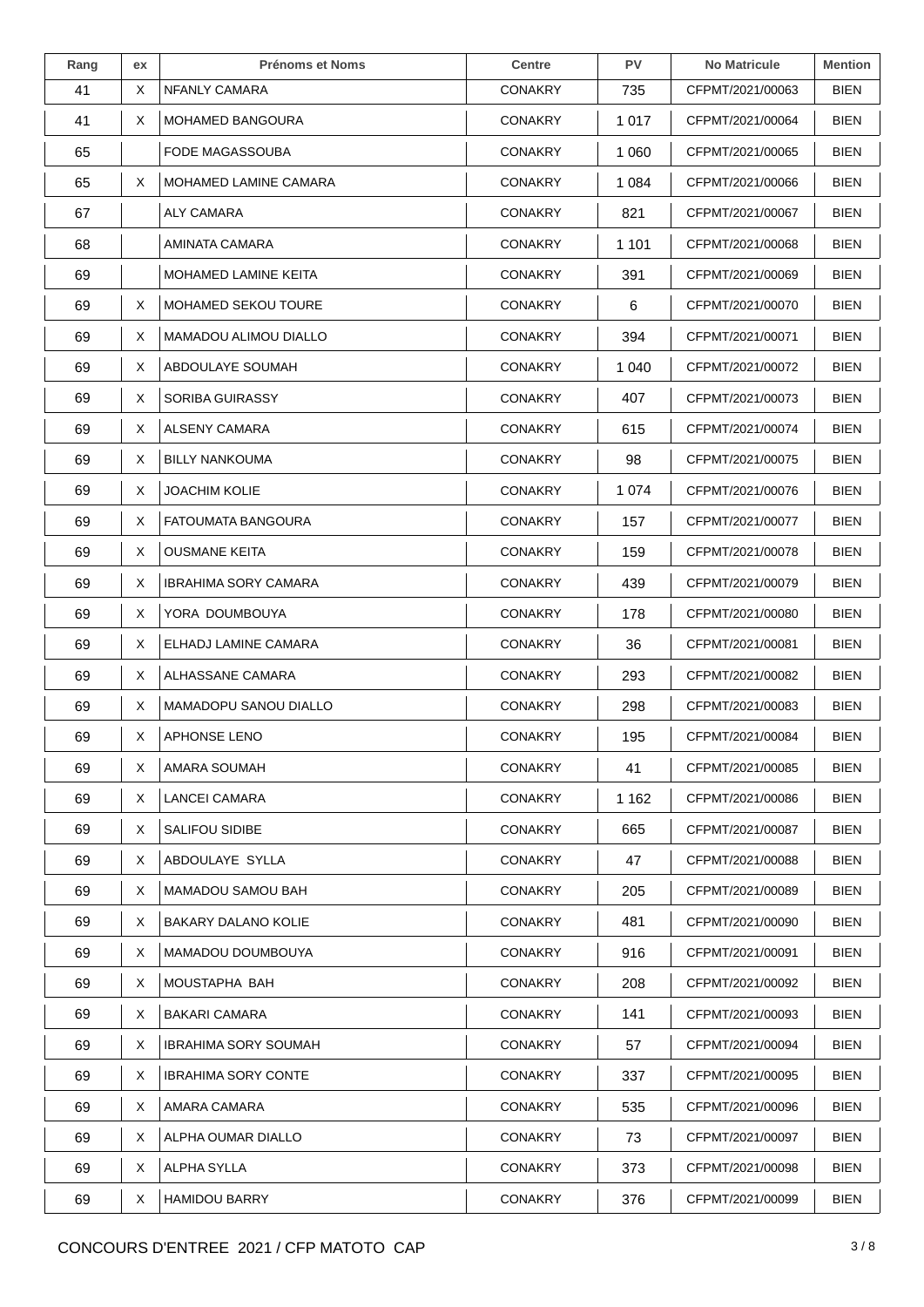| Rang | ex | <b>Prénoms et Noms</b>      | <b>Centre</b>  | <b>PV</b> | <b>No Matricule</b> | <b>Mention</b> |
|------|----|-----------------------------|----------------|-----------|---------------------|----------------|
| 69   | X  | <b>SEKOUBA KANTE</b>        | <b>CONAKRY</b> | 79        | CFPMT/2021/00100    | <b>BIEN</b>    |
| 101  |    | <b>MAMADOU PATHE BARRY</b>  | <b>CONAKRY</b> | 991       | CFPMT/2021/00101    | <b>BIEN</b>    |
| 102  |    | <b>MAMADOU DIAN DIALLO</b>  | <b>CONAKRY</b> | 807       | CFPMT/2021/00102    | <b>BIEN</b>    |
| 103  |    | <b>MAMADY DOUKOURE</b>      | <b>CONAKRY</b> | 430       | CFPMT/2021/00103    | <b>BIEN</b>    |
| 103  | X  | <b>GONOTEY DORE</b>         | <b>CONAKRY</b> | 1 1 1 6   | CFPMT/2021/00104    | <b>BIEN</b>    |
| 103  | X  | <b>ISMAEL SYLLA</b>         | <b>CONAKRY</b> | 487       | CFPMT/2021/00105    | <b>BIEN</b>    |
| 103  | X  | ABDOULAYE BANGOURA          | <b>CONAKRY</b> | 522       | CFPMT/2021/00106    | <b>BIEN</b>    |
| 107  |    | ALSENY CAMARA               | <b>CONAKRY</b> | 488       | CFPMT/2021/00107    | <b>BIEN</b>    |
| 108  |    | <b>MOHAMED SYLLA</b>        | <b>CONAKRY</b> | 1 0 2 6   | CFPMT/2021/00108    | <b>BIEN</b>    |
| 108  | X  | <b>MAMADI FANTA CISSE</b>   | <b>CONAKRY</b> | 230       | CFPMT/2021/00109    | <b>BIEN</b>    |
| 108  | X. | <b>MOHAMED LAMINE KABA</b>  | <b>CONAKRY</b> | 227       | CFPMT/2021/00110    | <b>BIEN</b>    |
| 108  | X  | <b>IBRAHIMA SORY CAMARA</b> | <b>CONAKRY</b> | 1 0 3 6   | CFPMT/2021/00111    | BIEN           |
| 108  | X  | <b>SEKOUBA YOULA</b>        | <b>CONAKRY</b> | 219       | CFPMT/2021/00112    | <b>BIEN</b>    |
| 108  | X  | MOHAMED LAMINE SOUMAH       | <b>CONAKRY</b> | 406       | CFPMT/2021/00113    | <b>BIEN</b>    |
| 108  | X  | ABDOULAYE SAVANE            | <b>CONAKRY</b> | 240       | CFPMT/2021/00114    | <b>BIEN</b>    |
| 108  | X  | LAYE SIDIKI SANGARE         | <b>CONAKRY</b> | 622       | CFPMT/2021/00115    | <b>BIEN</b>    |
| 108  | X  | <b>KERFALA TOURE</b>        | <b>CONAKRY</b> | 816       | CFPMT/2021/00116    | BIEN           |
| 108  | X  | <b>MOHAMED CAMARA</b>       | <b>CONAKRY</b> | 818       | CFPMT/2021/00117    | <b>BIEN</b>    |
| 108  | Χ  | MOHAMED CONDE               | <b>CONAKRY</b> | 421       | CFPMT/2021/00118    | <b>BIEN</b>    |
| 108  | X  | MOHAMED KADIATOU BANGOURA   | <b>CONAKRY</b> | 20        | CFPMT/2021/00119    | <b>BIEN</b>    |
| 108  | X  | MOUSSA YERO BAH             | <b>CONAKRY</b> | 23        | CFPMT/2021/00120    | BIEN           |
| 108  | X  | <b>NOUNKE SIDIKI</b>        | <b>CONAKRY</b> | 438       | CFPMT/2021/00121    | <b>BIEN</b>    |
| 108  | X  | <b>ALSENY TOURE</b>         | CONAKRY        | 865       | CFPMT/2021/00122    | <b>BIEN</b>    |
| 108  | X. | LANSANA CONTE               | <b>CONAKRY</b> | 1 1 2 6   | CFPMT/2021/00123    | <b>BIEN</b>    |
| 108  | X  | ABDOULAYE ABOUBACAR CAMARA  | <b>CONAKRY</b> | 32        | CFPMT/2021/00124    | <b>BIEN</b>    |
| 108  | X  | SIDIKI CONDE                | <b>CONAKRY</b> | 121       | CFPMT/2021/00125    | <b>BIEN</b>    |
| 108  | X. | MOHAMED LAMINE BANGOURA     | <b>CONAKRY</b> | 652       | CFPMT/2021/00126    | <b>BIEN</b>    |
| 108  | X  | ABDOULAYE DIALLO            | <b>CONAKRY</b> | 1 1 5 5   | CFPMT/2021/00127    | <b>BIEN</b>    |
| 108  | X  | TALIBI KABA                 | <b>CONAKRY</b> | 53        | CFPMT/2021/00128    | <b>BIEN</b>    |
| 108  | X  | SOUALLO SANOH               | <b>CONAKRY</b> | 949       | CFPMT/2021/00129    | BIEN           |
| 108  | X  | YAMOUSSA CAMARA             | <b>CONAKRY</b> | 504       | CFPMT/2021/00130    | <b>BIEN</b>    |
| 108  | X  | <b>MOHAMED SYLLA</b>        | <b>CONAKRY</b> | 509       | CFPMT/2021/00131    | <b>BIEN</b>    |
| 108  | X  | SAA EMMANUEL TEINGUIANO     | <b>CONAKRY</b> | 64        | CFPMT/2021/00132    | <b>BIEN</b>    |
| 108  | X  | JEAN GBAMOU                 | <b>CONAKRY</b> | 967       | CFPMT/2021/00133    | <b>BIEN</b>    |
| 108  | X  | MOHAMED HADY CHERIF HAIDARA | <b>CONAKRY</b> | 982       | CFPMT/2021/00134    | <b>BIEN</b>    |
| 108  | X  | ALEXIS FARA SOULO TENGUIANO | <b>CONAKRY</b> | 984       | CFPMT/2021/00135    | <b>BIEN</b>    |
| 108  | X  | <b>FACELY TRAORE</b>        | <b>CONAKRY</b> | 999       | CFPMT/2021/00136    | <b>BIEN</b>    |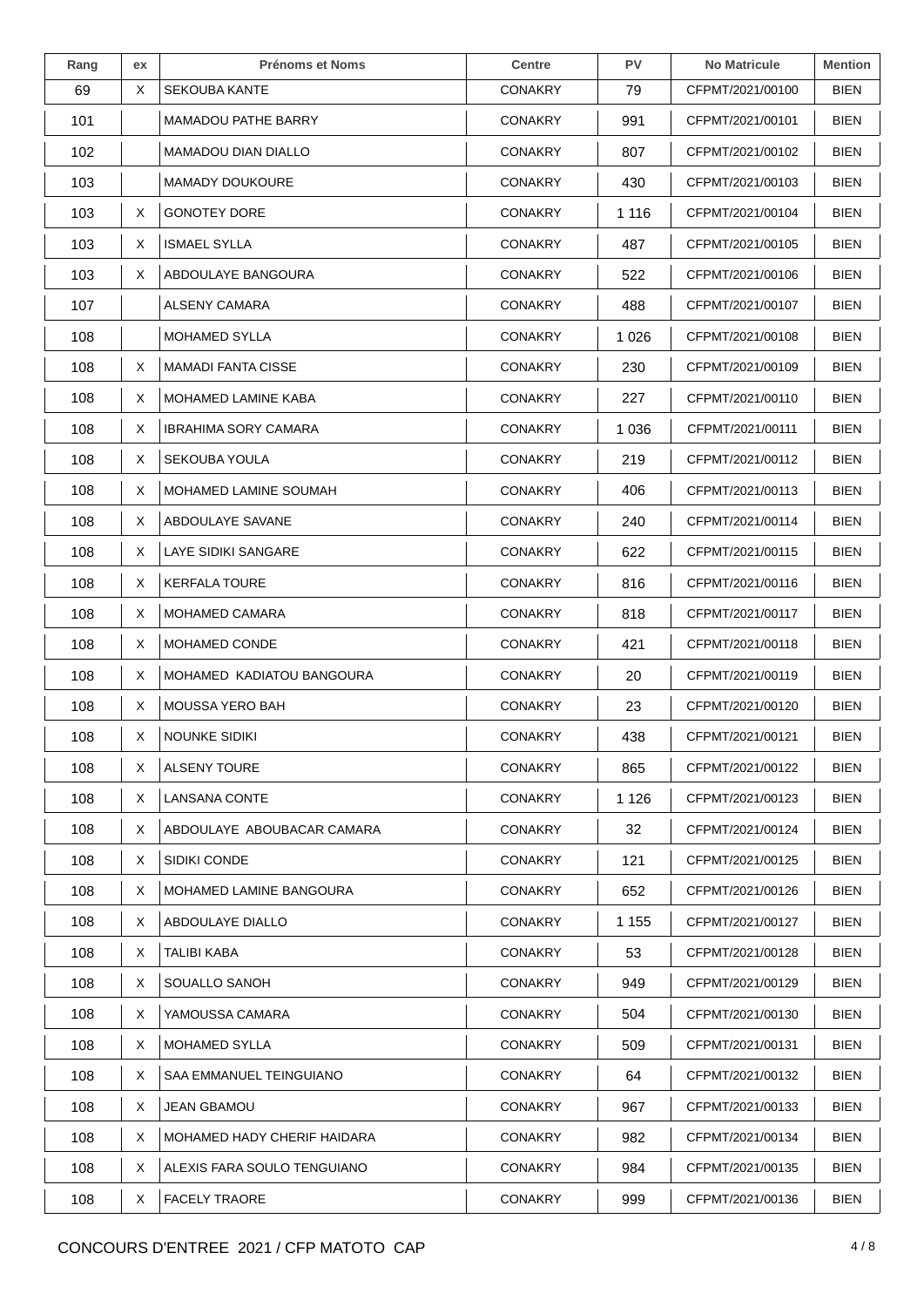| Rang | ex | <b>Prénoms et Noms</b>      | <b>Centre</b>  | <b>PV</b> | <b>No Matricule</b> | <b>Mention</b> |
|------|----|-----------------------------|----------------|-----------|---------------------|----------------|
| 108  | X  | SAYON DOUALAMOU             | <b>CONAKRY</b> | 1 0 0 9   | CFPMT/2021/00137    | <b>BIEN</b>    |
| 138  |    | LANSANA BANGOURA            | <b>CONAKRY</b> | 173       | CFPMT/2021/00138    | ABIEN          |
| 139  |    | <b>MOHAMED KANTE</b>        | <b>CONAKRY</b> | 403       | CFPMT/2021/00139    | ABIEN          |
| 139  | X  | MAMADOU DIAWO BALDE         | <b>CONAKRY</b> | 1 0 8 5   | CFPMT/2021/00140    | ABIEN          |
| 139  | X. | <b>MOHAMED SYLLA</b>        | <b>CONAKRY</b> | 831       | CFPMT/2021/00141    | ABIEN          |
| 139  | X  | ALPHA AMADOU DIALLO         | <b>CONAKRY</b> | 839       | CFPMT/2021/00142    | ABIEN          |
| 139  | X  | <b>THEODORE LAMAH</b>       | <b>CONAKRY</b> | 111       | CFPMT/2021/00143    | ABIEN          |
| 139  | X. | SAIDOUBA SOUMAH             | <b>CONAKRY</b> | 273       | CFPMT/2021/00144    | ABIEN          |
| 139  | X  | <b>FASSOU HABA</b>          | <b>CONAKRY</b> | 171       | CFPMT/2021/00145    | ABIEN          |
| 139  | X  | <b>OUMAR CISSE</b>          | <b>CONAKRY</b> | 1 1 1 3   | CFPMT/2021/00146    | ABIEN          |
| 139  | X. | <b>IBRAHIMA SORY CONTE</b>  | <b>CONAKRY</b> | 640       | CFPMT/2021/00147    | ABIEN          |
| 139  | X  | MOHAMED LAMINE SOUMAH       | <b>CONAKRY</b> | 455       | CFPMT/2021/00148    | ABIEN          |
| 139  | X  | ALYA CAMARA                 | <b>CONAKRY</b> | 879       | CFPMT/2021/00149    | ABIEN          |
| 139  | X  | MOHAMED LAMINE CAMARA       | <b>CONAKRY</b> | 1 1 6 3   | CFPMT/2021/00150    | ABIEN          |
| 139  | X  | ABDOULAYE SAMOURA           | <b>CONAKRY</b> | 135       | CFPMT/2021/00151    | ABIEN          |
| 139  | X  | MOHAMED LAMINE CAMARA       | <b>CONAKRY</b> | 136       | CFPMT/2021/00152    | ABIEN          |
| 139  | X  | <b>IBRAHIMA SORY SYLLA</b>  | <b>CONAKRY</b> | 210       | CFPMT/2021/00153    | ABIEN          |
| 139  | X  | MOUSSA KOUROUMA             | <b>CONAKRY</b> | 503       | CFPMT/2021/00154    | ABIEN          |
| 139  | Χ  | <b>MOHAMED KABA</b>         | <b>CONAKRY</b> | 523       | CFPMT/2021/00155    | ABIEN          |
| 139  | X  | <b>SALIFOU SYLLA</b>        | <b>CONAKRY</b> | 975       | CFPMT/2021/00156    | ABIEN          |
| 139  | X  | <b>TOKPANA TRAORE</b>       | <b>CONAKRY</b> | 66        | CFPMT/2021/00157    | ABIEN          |
| 139  | X  | <b>MAMADY DIABY</b>         | <b>CONAKRY</b> | 733       | CFPMT/2021/00158    | ABIEN          |
| 159  |    | AHMED SEKOU SYLLA           | CONAKRY        | 74        | CFPMT/2021/00159    | ABIEN          |
| 160  |    | FAYA MATHIEU CAMARA         | <b>CONAKRY</b> | 232       | CFPMT/2021/00160    | ABIEN          |
| 160  | X  | SOULEYMANE CONDE            | <b>CONAKRY</b> | 1 0 2 8   | CFPMT/2021/00161    | ABIEN          |
| 160  | X  | MOHAMED LAMINE SOUMAH       | <b>CONAKRY</b> | 804       | CFPMT/2021/00162    | ABIEN          |
| 160  | X. | <b>IBRAHIMA SORY SOUMAH</b> | <b>CONAKRY</b> | 1 0 6 5   | CFPMT/2021/00163    | ABIEN          |
| 160  | X  | <b>IBRAHIMA SORY SOUMAH</b> | <b>CONAKRY</b> | 623       | CFPMT/2021/00164    | ABIEN          |
| 160  | X  | ABDOURAHAMANE TRAORE        | <b>CONAKRY</b> | 422       | CFPMT/2021/00165    | ABIEN          |
| 160  | X  | NFARAMA SYLLA               | <b>CONAKRY</b> | 1 1 1 0   | CFPMT/2021/00166    | ABIEN          |
| 160  | X  | ABOUBACAR SOW               | <b>CONAKRY</b> | 281       | CFPMT/2021/00167    | ABIEN          |
| 160  | X  | TAMBA TOLNO                 | <b>CONAKRY</b> | 643       | CFPMT/2021/00168    | ABIEN          |
| 160  | X  | ADAMA CISSE                 | <b>CONAKRY</b> | 905       | CFPMT/2021/00169    | ABIEN          |
| 160  | X  | FODE YOUSSOUF TOURE         | <b>CONAKRY</b> | 551       | CFPMT/2021/00170    | ABIEN          |
| 171  |    | MOHAMED KEBE                | <b>CONAKRY</b> | 786       | CFPMT/2021/00171    | ABIEN          |
| 171  | X  | FODE MOUSTAPHA CONTE        | <b>CONAKRY</b> | 236       | CFPMT/2021/00172    | ABIEN          |
| 171  | X  | <b>MAMADOU SOUARE</b>       | <b>CONAKRY</b> | 408       | CFPMT/2021/00173    | ABIEN          |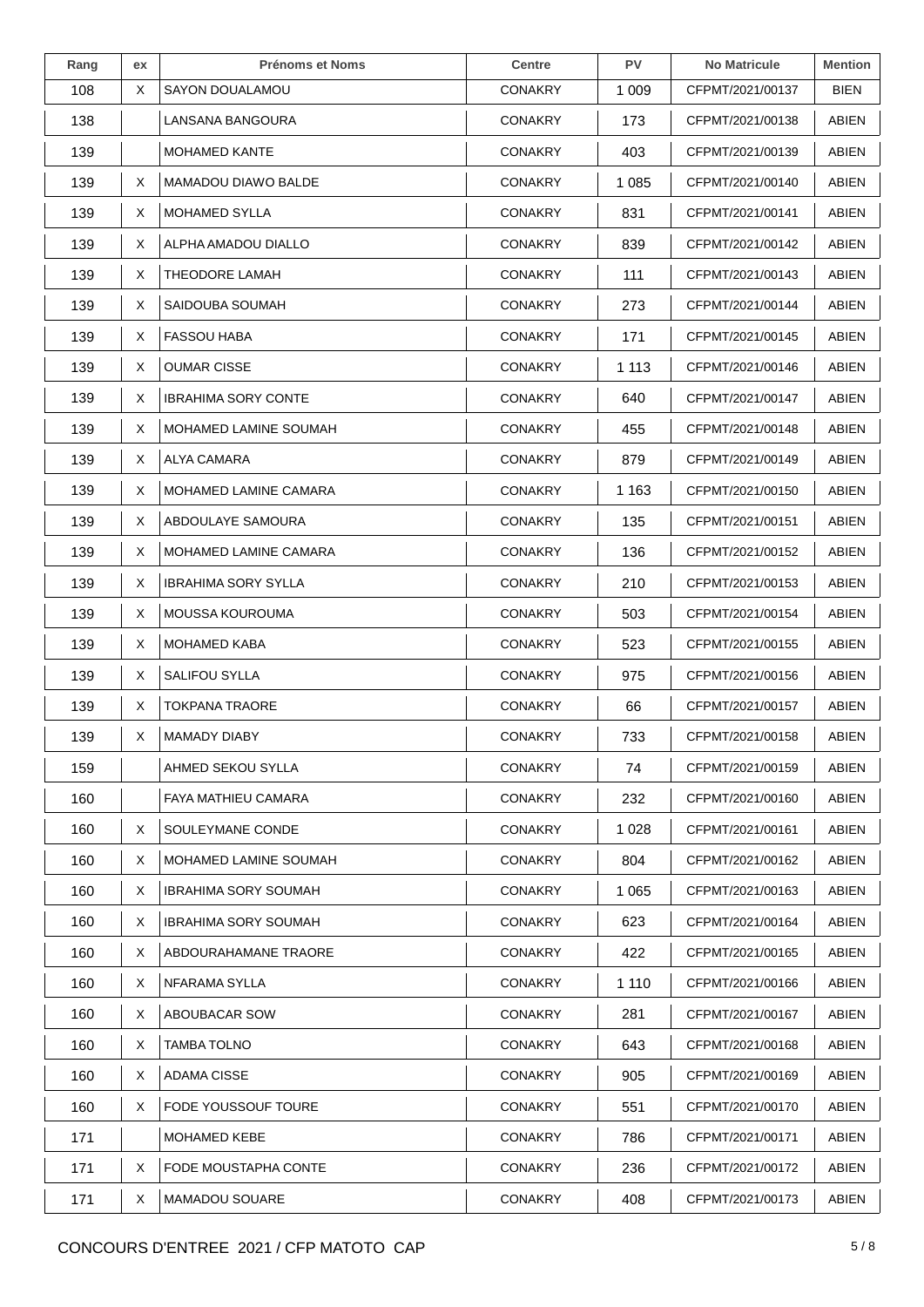| Rang | ex | <b>Prénoms et Noms</b>         | <b>Centre</b>  | <b>PV</b> | <b>No Matricule</b> | <b>Mention</b> |
|------|----|--------------------------------|----------------|-----------|---------------------|----------------|
| 171  | X  | ABOUBACAR CAMARA               | <b>CONAKRY</b> | 97        | CFPMT/2021/00174    | <b>ABIEN</b>   |
| 171  | X  | <b>OUMAR SADIO DIALLO</b>      | <b>CONAKRY</b> | 417       | CFPMT/2021/00175    | ABIEN          |
| 171  | X  | NABY MOUSSA CAMARA             | <b>CONAKRY</b> | 830       | CFPMT/2021/00176    | ABIEN          |
| 171  | X  | SIDIKI KADER KEITA             | <b>CONAKRY</b> | 275       | CFPMT/2021/00177    | ABIEN          |
| 171  | X  | DAOUDA SANNOU SYLLA            | <b>CONAKRY</b> | 1 1 3 0   | CFPMT/2021/00178    | <b>ABIEN</b>   |
| 171  | X  | SIDIKI DIANE                   | <b>CONAKRY</b> | 915       | CFPMT/2021/00179    | ABIEN          |
| 171  | X  | ALPHA OUMAR DIALLO             | <b>CONAKRY</b> | 746       | CFPMT/2021/00180    | ABIEN          |
| 181  |    | ALSENY CAMARA                  | <b>CONAKRY</b> | 1 0 3 7   | CFPMT/2021/00181    | ABIEN          |
| 181  | X  | ABDOULAYE OULARE               | <b>CONAKRY</b> | 1 0 4 1   | CFPMT/2021/00182    | <b>ABIEN</b>   |
| 181  | X  | ABOUBACAR DIABY                | <b>CONAKRY</b> | 1 0 7 6   | CFPMT/2021/00183    | <b>ABIEN</b>   |
| 181  | X  | DAOUDA CAMARA                  | <b>CONAKRY</b> | 256       | CFPMT/2021/00184    | ABIEN          |
| 181  | X  | <b>VONE BORE</b>               | <b>CONAKRY</b> | 186       | CFPMT/2021/00185    | ABIEN          |
| 181  | X  | <b>BANGALY SOUMAH</b>          | <b>CONAKRY</b> | 294       | CFPMT/2021/00186    | <b>ABIEN</b>   |
| 181  | X  | <b>MOHAMED DAFFE</b>           | <b>CONAKRY</b> | 911       | CFPMT/2021/00187    | ABIEN          |
| 188  |    | OUMAR GOULOU DIAWARA           | <b>CONAKRY</b> | 1 0 2 4   | CFPMT/2021/00188    | ABIEN          |
| 188  | X  | <b>IBRAHIM SORY SYLLA</b>      | <b>CONAKRY</b> | 229       | CFPMT/2021/00189    | ABIEN          |
| 188  | X  | <b>MAMOUDOU KEITA</b>          | <b>CONAKRY</b> | 226       | CFPMT/2021/00190    | ABIEN          |
| 188  | X  | <b>KARAMO CISSE</b>            | <b>CONAKRY</b> | 1 0 3 8   | CFPMT/2021/00191    | <b>ABIEN</b>   |
| 188  | X  | MOHAMED CONTE                  | <b>CONAKRY</b> | 399       | CFPMT/2021/00192    | ABIEN          |
| 188  | X  | <b>MAMADOU BAILO DIALLO</b>    | <b>CONAKRY</b> | 1 0 4 3   | CFPMT/2021/00193    | ABIEN          |
| 188  | X  | POKPA BILIVOGUI                | <b>CONAKRY</b> | 621       | CFPMT/2021/00194    | ABIEN          |
| 188  | X. | <b>ALHASSANE TOURE</b>         | <b>CONAKRY</b> | 843       | CFPMT/2021/00195    | ABIEN          |
| 188  | X  | <b>MOHAMED TRAORE</b>          | <b>CONAKRY</b> | 1 100     | CFPMT/2021/00196    | ABIEN          |
| 188  | X  | <b>MANFILA KONATE</b>          | <b>CONAKRY</b> | 647       | CFPMT/2021/00197    | ABIEN          |
| 188  | X  | MAMADOUBA SOUMAH               | <b>CONAKRY</b> | 762       | CFPMT/2021/00198    | ABIEN          |
| 199  |    | ABDOULAYE DOUMBOUYA            | <b>CONAKRY</b> | 224       | CFPMT/2021/00199    | <b>ABIEN</b>   |
| 199  | X  | <b>FACINET TOURE</b>           | <b>CONAKRY</b> | 221       | CFPMT/2021/00200    | ABIEN          |
| 199  | X  | ABDOULAYE GADIRY SYLLA         | <b>CONAKRY</b> | 220       | CFPMT/2021/00201    | ABIEN          |
| 199  | X  | THIERNO MAMADOU OURY DOUMBOUYA | <b>CONAKRY</b> | 788       | CFPMT/2021/00202    | ABIEN          |
| 199  | X  | DAOUDA BANGOURA                | <b>CONAKRY</b> | 1 0 5 9   | CFPMT/2021/00203    | ABIEN          |
| 199  | X  | SALIFOU CAMARA                 | <b>CONAKRY</b> | 1 0 6 7   | CFPMT/2021/00204    | <b>ABIEN</b>   |
| 199  | X  | JEAN PAUL GROVOGUI             | <b>CONAKRY</b> | 1 0 7 7   | CFPMT/2021/00205    | ABIEN          |
| 199  | X  | ANSOUMANE KANTE                | <b>CONAKRY</b> | 441       | CFPMT/2021/00206    | ABIEN          |
| 199  | X  | <b>IBRAHIMA CISSE</b>          | <b>CONAKRY</b> | 445       | CFPMT/2021/00207    | <b>ABIEN</b>   |
| 199  | X  | <b>SOUAIBOU BAH</b>            | <b>CONAKRY</b> | 1 1 4 2   | CFPMT/2021/00208    | ABIEN          |
| 199  | X  | <b>MOHAMED SYLLA</b>           | <b>CONAKRY</b> | 663       | CFPMT/2021/00209    | ABIEN          |
| 199  | X  | <b>MOUSSA CAMARA</b>           | <b>CONAKRY</b> | 1 1 6 1   | CFPMT/2021/00210    | ABIEN          |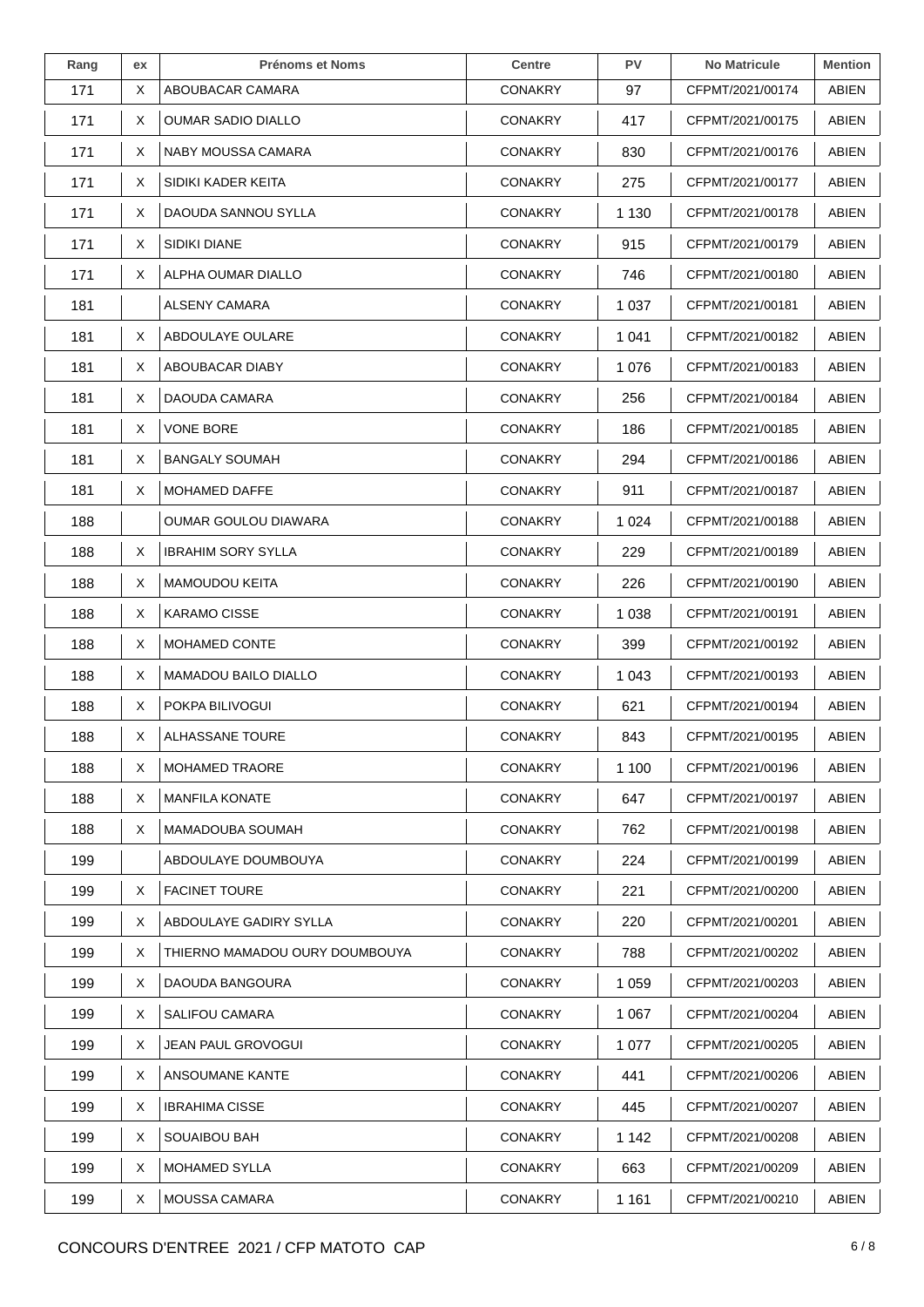| Rang | ex | <b>Prénoms et Noms</b>       | <b>Centre</b>  | <b>PV</b> | <b>No Matricule</b> | <b>Mention</b> |
|------|----|------------------------------|----------------|-----------|---------------------|----------------|
| 199  | X  | <b>MAMADOU OURY DIALLO</b>   | <b>CONAKRY</b> | 668       | CFPMT/2021/00211    | ABIEN          |
| 199  | X. | OSCAR ZOGBELAMOU             | <b>CONAKRY</b> | 956       | CFPMT/2021/00212    | ABIEN          |
| 199  | X  | SAIDOUBA SYLLA               | <b>CONAKRY</b> | 78        | CFPMT/2021/00213    | ABIEN          |
| 214  |    | ALYA SYLLA                   | <b>CONAKRY</b> | 1 0 3 5   | CFPMT/2021/00214    |                |
| 214  | X  | ABDOUL KADE THIAM            | <b>CONAKRY</b> | 590       | CFPMT/2021/00215    |                |
| 214  | X  | ZEZE OUIDOH GUILAVOGUI       | <b>CONAKRY</b> | 591       | CFPMT/2021/00216    |                |
| 214  | X  | SEKOU OUMAR CAMARA           | <b>CONAKRY</b> | 1 0 4 2   | CFPMT/2021/00217    |                |
| 214  | X. | ABDOUL KARIM CAMARA          | <b>CONAKRY</b> | 416       | CFPMT/2021/00218    |                |
| 214  | X  | <b>MOUSSA DIANE</b>          | <b>CONAKRY</b> | 248       | CFPMT/2021/00219    |                |
| 214  | X. | LANSANA CONDE                | <b>CONAKRY</b> | 176       | CFPMT/2021/00220    |                |
| 214  | X. | <b>SEYDOUBA CHERIF</b>       | <b>CONAKRY</b> | 451       | CFPMT/2021/00221    |                |
| 214  | X. | <b>FAYA KONDANO</b>          | <b>CONAKRY</b> | 454       | CFPMT/2021/00222    |                |
| 214  | X. | <b>MOHAMED ALPHA DIALLO</b>  | <b>CONAKRY</b> | 646       | CFPMT/2021/00223    |                |
| 214  | X. | SEYDOUBA SYLLA               | <b>CONAKRY</b> | 658       | CFPMT/2021/00224    |                |
| 214  | X. | <b>GEORGE KOLIE</b>          | <b>CONAKRY</b> | 204       | CFPMT/2021/00225    |                |
| 214  | X  | <b>ALY KANTE</b>             | <b>CONAKRY</b> | 937       | CFPMT/2021/00226    |                |
| 214  | X. | <b>MOHAMED CAMARA</b>        | <b>CONAKRY</b> | 950       | CFPMT/2021/00227    |                |
| 214  | X. | <b>IBRAHIMA KABA</b>         | <b>CONAKRY</b> | 766       | CFPMT/2021/00228    |                |
| 229  |    | PAUL GUEMOU                  | <b>CONAKRY</b> | 388       | CFPMT/2021/00229    |                |
| 229  | X. | MOHAMED CAMARA               | <b>CONAKRY</b> | 95        | CFPMT/2021/00230    |                |
| 229  | X. | MOHAMED SAIDOU SOUMAH        | <b>CONAKRY</b> | 1 0 6 3   | CFPMT/2021/00231    |                |
| 229  | X  | <b>ALY IFONO</b>             | <b>CONAKRY</b> | 415       | CFPMT/2021/00232    |                |
| 229  | X  | NABY LAYE CAMARA             | <b>CONAKRY</b> | 1 0 6 8   | CFPMT/2021/00233    |                |
| 229  | X  | NAMAN MAGASSOUBA             | <b>CONAKRY</b> | 164       | CFPMT/2021/00234    |                |
| 229  | X. | LOUNCENY KABA                | <b>CONAKRY</b> | 906       | CFPMT/2021/00235    |                |
| 236  |    | ALMAMY KERFALA SOUMAH        | <b>CONAKRY</b> | 783       | CFPMT/2021/00236    |                |
| 236  | X  | <b>OUMAR KEITA</b>           | <b>CONAKRY</b> | 785       | CFPMT/2021/00237    |                |
| 236  | X. | MOHAMED SAYON CAMARA         | <b>CONAKRY</b> | 234       | CFPMT/2021/00238    |                |
| 236  | X. | <b>FODE SYLLA</b>            | <b>CONAKRY</b> | 1 0 6 1   | CFPMT/2021/00239    |                |
| 236  | X. | <b>FACINET SYLLA</b>         | <b>CONAKRY</b> | 1 0 6 4   | CFPMT/2021/00240    |                |
| 236  | X. | YOUSSOUF BANGOURA            | <b>CONAKRY</b> | 420       | CFPMT/2021/00241    |                |
| 236  | X. | <b>MOHAMED DIAKITE</b>       | <b>CONAKRY</b> | 113       | CFPMT/2021/00242    |                |
| 236  | X. | MOHAMED LAMINE BANGOURA      | <b>CONAKRY</b> | 855       | CFPMT/2021/00243    |                |
| 236  | X. | <b>MAMADOU OURY BALDE</b>    | <b>CONAKRY</b> | 644       | CFPMT/2021/00244    |                |
| 236  | X  | CHEICK AHMED SANOH           | <b>CONAKRY</b> | 1 1 2 9   | CFPMT/2021/00245    |                |
| 236  | X  | <b>IBRAHIMA KALIL DIALLO</b> | <b>CONAKRY</b> | 659       | CFPMT/2021/00246    |                |
| 236  | X  | MOHAMED NEGUE DIABY          | <b>CONAKRY</b> | 903       | CFPMT/2021/00247    |                |